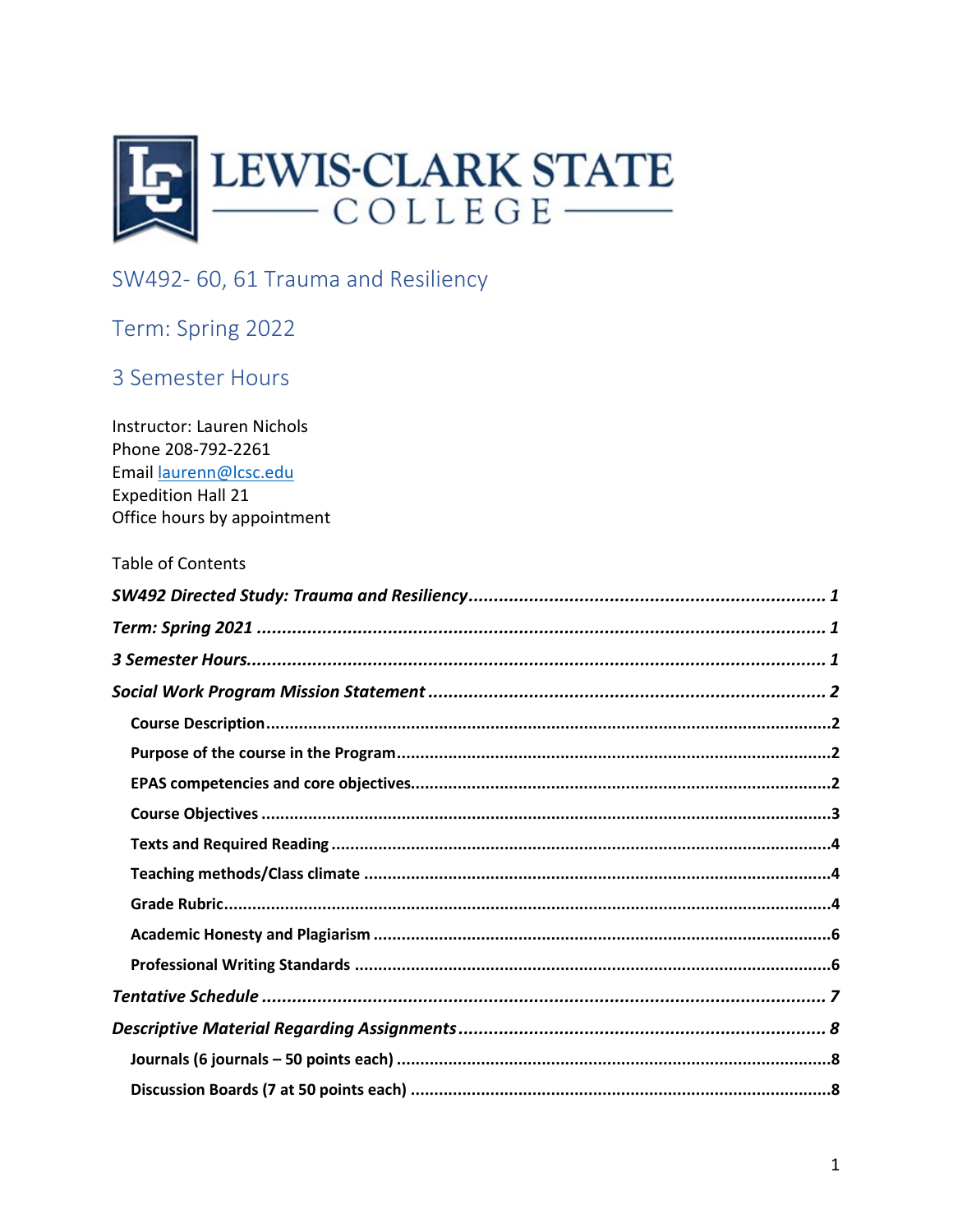## <span id="page-1-0"></span>Social Work Program Mission Statement

The mission of the social work program at Lewis-Clark State College is to prepare students for entry-level generalist practice. We are committed to the preparation of professional social workers instilling the knowledge, skills, and values to address the needs and potential of individuals, families, groups, communities, and organizations. Relying on a liberal arts foundation and drawing from an ecological, strengths-based perspective, the program prepares students to engage as professional social work practitioners who will be able to provide competent services with integrity to promote social justice and human rights recognizing the dignity and worth of the person. Graduates are prepared for practice with diverse populations understanding the person-in-environment influence on identity development and relationships. Through courses, internships, and student activities, the program aims to foster in its students a celebration of differences among people and a belief that respecting these differences enriches the quality of life for all. Graduates will practice from a set of ethical principles inherent in the social work profession, including the recognition that professional development is a life-long learning process. Finally, our program is dedicated to the support of non-traditional age, rural, and lower income students. The program is also devoted to providing students the opportunity to engage in meaningful social science research projects (often program evaluation or needs assessments) in the community in which they live by conducting program evaluations and needs assessments through our research sequence, which culminates in a public symposium. (revised November 2019.)

#### <span id="page-1-1"></span>Course Description

The course will examine current research on the neurobiological effects of trauma for the purpose of understanding trauma informed practice in the field. The course will look at aspects of trauma informed care utilized in creating organizations as well as organizational trauma. Finally, the course will examine qualities of resiliency.

#### <span id="page-1-2"></span>Purpose of the course in the Program

This course provides students with the scientific background of trauma necessary for advocating for trauma informed practitioners, agencies and communities.

#### <span id="page-1-3"></span>EPAS competencies and core objectives

 The Council on Social Work Education sets educational standards for all accredited social work programs. The 2015 Educational and Policy Accreditation Standards (EPAS) established 9 Core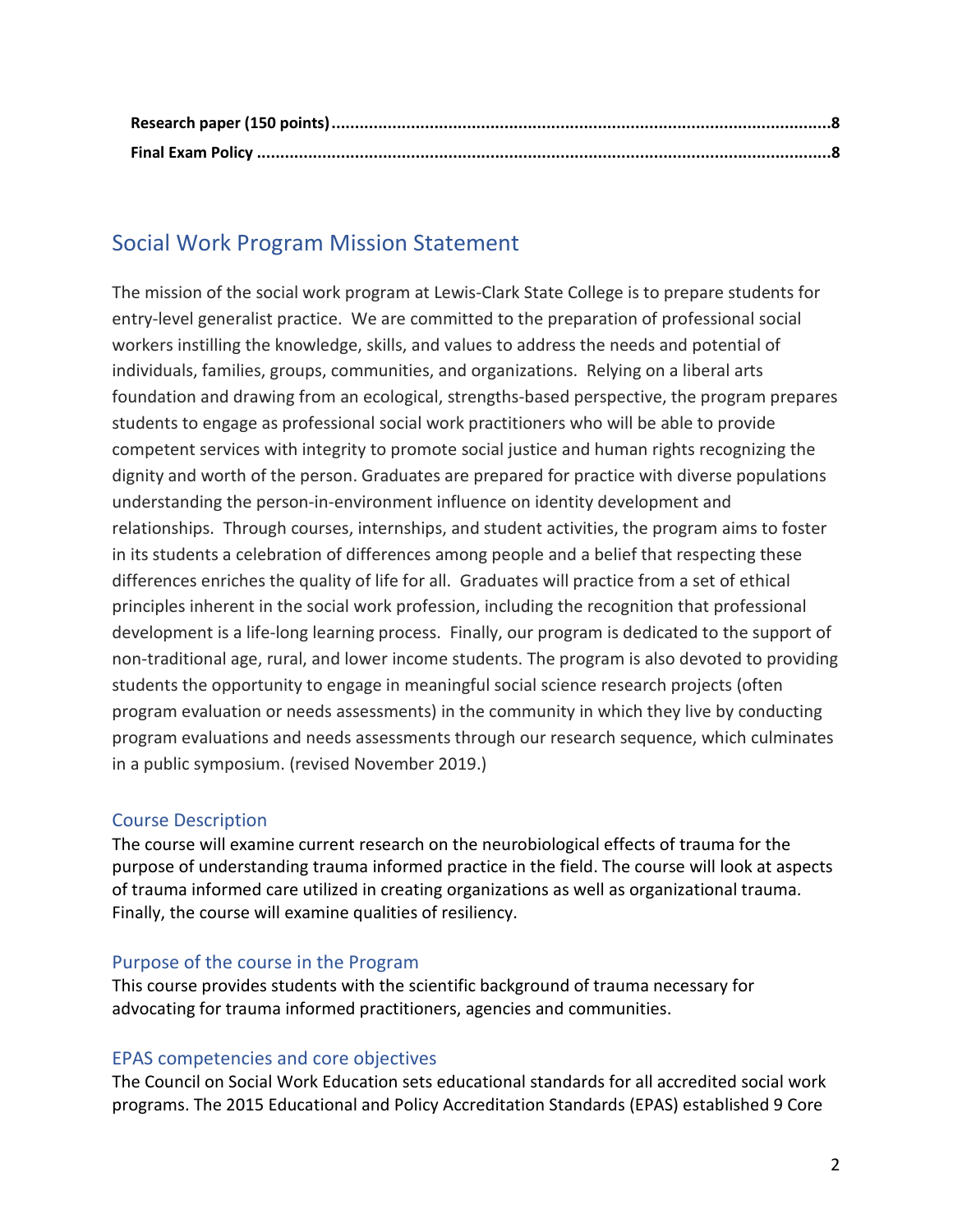Competencies that social work students are expected to meet upon graduation from an accredited BSW Program. As a result of the focus on competency-based education, the faculty has identified within the LCSC curriculum where the Core Competencies and Practice Behaviors are addressed and measured. In senior seminar, during the course of the full year, students will demonstrate an understanding of each of the core competencies as outlined below. Please note that the Practice Behaviors are linked to the Course Objectives and Assignments.

- ♦ Competency 1: Demonstrate Ethical and Professional Behavior. Social Workers:
	- make ethical decisions by applying the standards of the NASW Code of Ethics, relevant laws and regulations, models for ethical decision-making, ethical conduct of research, and additional codes of ethics as appropriate to context (1.1);
	- use reflections and self-regulation to manage personal values and maintain professionalism in practice situations (1.2).
- ♦ Competency 2: Engage Diversity and Difference in practice. Social Workers:
	- apply and communicate understanding of the importance of diversity and difference in shaping life experiences in practice at the micro, mezzo, and macro levels (2.1);
	- apply self-awareness and self-regulation to manage the influence of personal biases and values in working with diverse clients and constituencies (2.3).
- ♦ Competency 3: Advance Human Rights and Social, Economic, and Environmental Justice. Social workers:
	- apply their understanding of social, economic, and environmental justice to advocate for human rights at the individual and system levels (3.1).
- ♦ Competency 4: Engage in Practice-informed Research and Research-informed Practice. Social workers:
	- apply critical thinking to engage in analysis of quantitative and qualitative research methods and research findings (4.2); and
	- use and translate research evidence to inform and improve practice, policy, and service delivery (4.3).

### <span id="page-2-0"></span>Course Objectives

The purpose of this course is to prepare the student for trauma-informed practice with individuals, groups and communities. During this course, you will:

- Gain a beginning understanding of neurobiology and its relationship to trauma;
- Increase awareness of your own process of nervous system activation, affect regulation and interpersonal neurobiology;
- Explore key tenets that govern a trauma-informed approach to practice;
- Understand some areas of congruence, tensions and dilemmas between the different approaches to working with trauma;
- Explore a basic understanding of resilience;
- Recognize the importance of family, social networks, and community systems in facilitating change and supporting the healing process;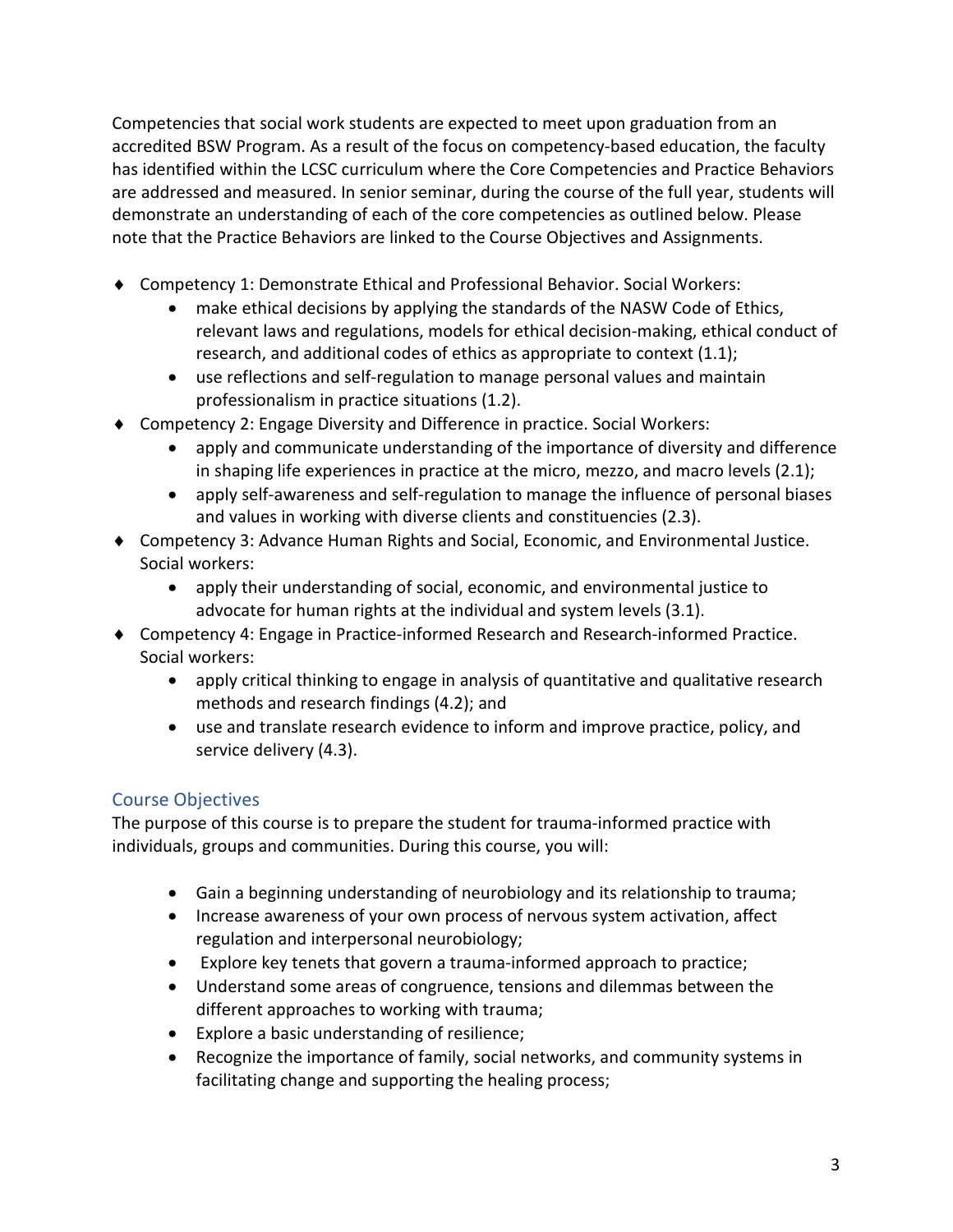• Articulate the ethical issues that present when working with trauma, including the ethical requirement for self-care.

#### <span id="page-3-0"></span>Texts and Required Reading

Brooks, R. and Goldstein, S. (2003) *The Power of Resilience*, Contemporary Books: New York.

Schwartz, R. and Sweezy, M. (2020). Internal Family Systems Therapy, 2<sup>nd</sup> ed., Guildford Press: New York, NY.

Van Der Kolk, B. (2014) *The Body Keeps the Score*, Viking: New York, NY.

#### And other readings as assigned on Canvas.

#### <span id="page-3-1"></span>Teaching methods/Class climate

This course is primarily a collaborative learning process utilizing readings, research and video viewings to be analyzed during group discussions and personal journal responses.

There will be times during this course when societal "isms" or prejudicial attitudes and discriminatory practices are examined. Because of our commitment to social and economic justice, we are open to hearing all views and all perspectives will be carefully examined. Students are expected to be respectful of the opinions of others while at the same time striving to attain the ideals of social justice.

#### <span id="page-3-2"></span>Grade Rubric

90-100 % – Your work shows that you have thoroughly studied the material. You have supported your arguments with a learned material, as well as your own thoughts. The work shows originality and inventiveness in that you are able to take two or more sources and create your own suppositions. You have not only met the basic requirements of the assignment, but have pushed yourself to go beyond the "requirements." You demonstrate a desire to research further into the assigned topics.

The organization of your writing is clear and your use of sentence structure enhances the reader's understanding of the points you are making. Your wiring encourages the reader to continue reading. It is without grammatical error and has only a few typographical errors. Your work clearly rises above that of the typical senior in social work. You show that you are able to soon handle graduate level work and that your writing as a social worker will be concise, relevant and of benefit to your clients.

B 80-89% – Your work meets all of the minimal requirements of the assignment. You show that you have the necessary knowledge of a competent social worker. You are able to use outside sources and your own opinions to generate arguments. You have room for growth in your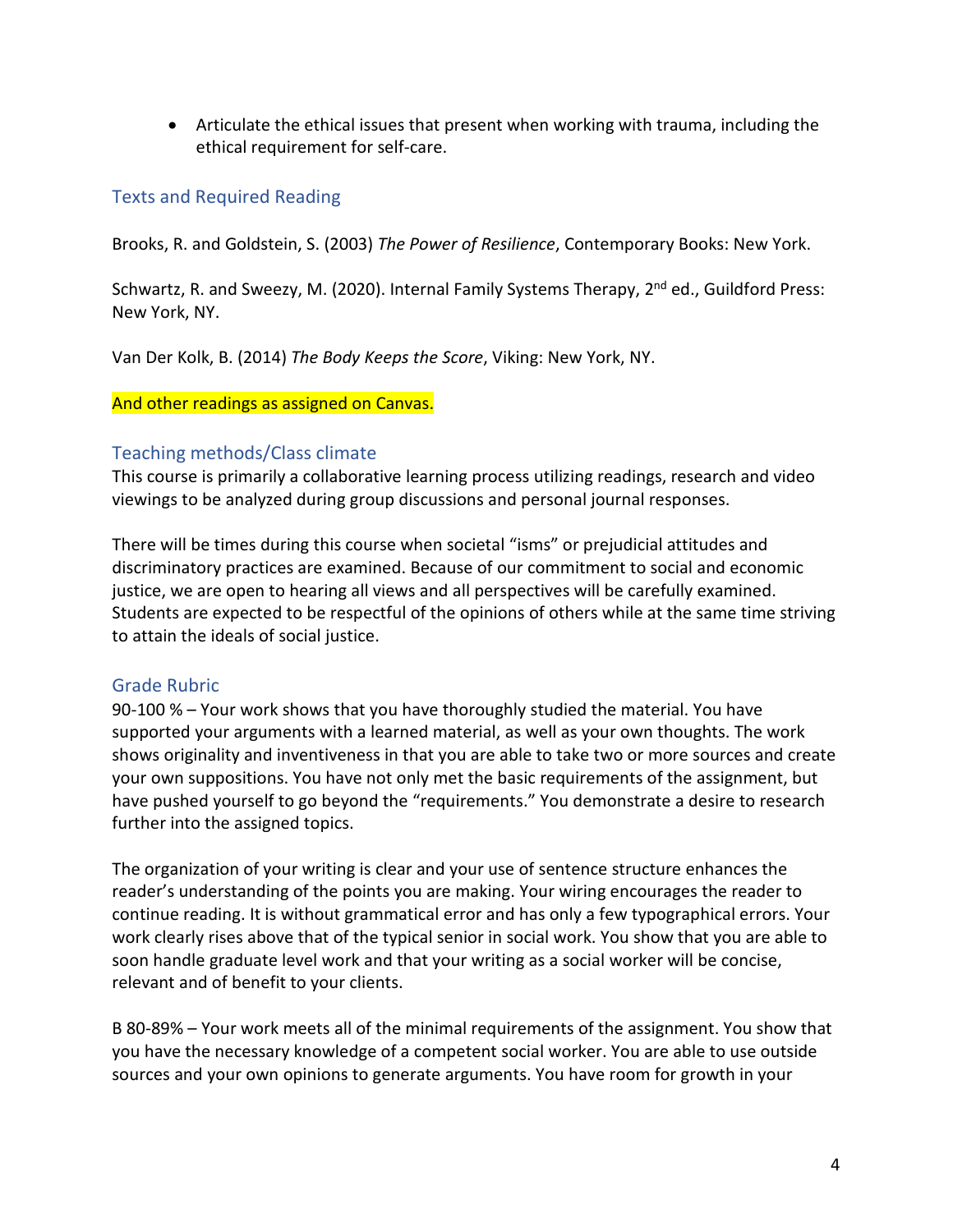professional writing skills; and have room for growth in terms of developing your own arguments and philosophy of social work.

Your writing has few grammatical errors and/or awkward sentences and is consistent with competent writing in the social work field. You are doing work expected of a senior in a social work program and your writing will be competent in the field of social work. You may still benefit from working on your writing skills if you want to do grant writing work, or administrative work.

C 70-79% – Your material shows that you have not fully understood the material (or just didn't read it.) You are able to write about the main tenets of social work, but do not bring in thoughts or your own, and/or you have not met some of the basic requirements of the assignment.

Your writing has errors of grammar and mechanics and the sentence structure is sometimes difficult to understand. You are not doing work that is typical of a senior in a social work program and would find working as a social worker difficult. You will need to work closely with the instructor to improve your work and may need to take your writing to the writing lab.

Grades less than 80% may be rewritten for a grade no higher than 80%.

D 60 – 69% – You have not met the requirements of the assignment and/or have not demonstrated writing skills required for the level of this course. Papers that receive a D may be rewritten for a grade of no higher than 80%. Tests may not be retaken.

| <b>Assignment</b>           | <b>Points</b> |
|-----------------------------|---------------|
| Journals (6) 50 points each | 300 points    |
| Trauma Research paper       | 50 points     |
| Annotated bibliography      |               |
| Trauma Research paper Final | 100 points    |
| Discussion boards (7 at 50  | 350 points    |
| points each)                |               |
| Total possible points       | 800 points    |

Grading Scale A 93-100% A minus 90 to 93% B plus 87 – 89% B 83 – 86% B minus 80 – 82% C plus 77 – 79%  $C$  73 – 76% C minus 70 – 72%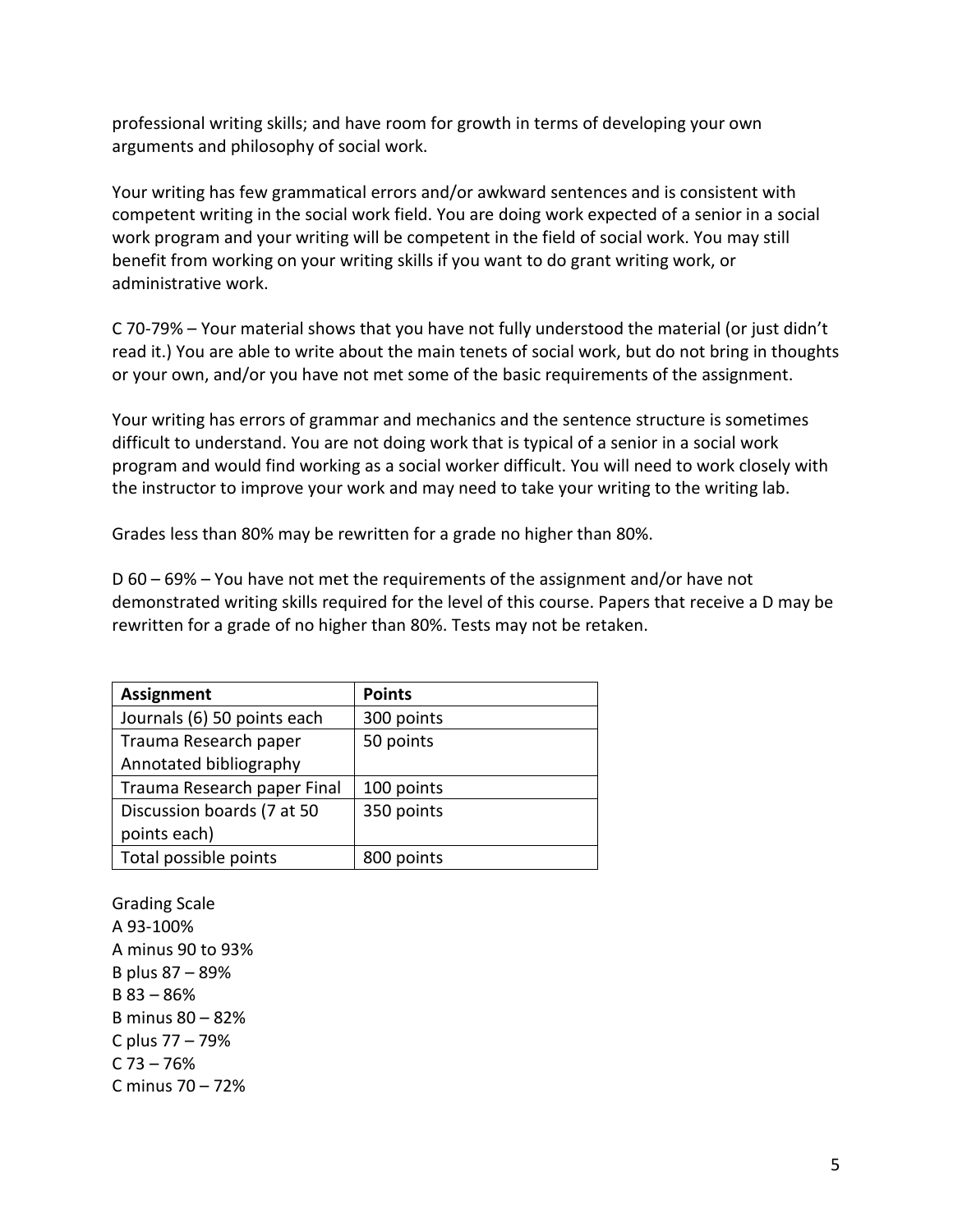$D$  60 – 69% F below 60

*Students in the Social Work Program will need to earn a grade of at least C.*

#### <span id="page-5-0"></span>Academic Honesty and Plagiarism

Part of the mission of Lewis-Clark State College is to educate students to be ethical. Students share with the faculty the responsibility for academic honesty and integrity. The college expects its students to do their own academic work. In addition, it expects active participation and equitable contributions of students involved in group assignments. Violation of the Academic Integrity Statement, in whole or part, could result in an "F" grade for the course. The following acts of academic dishonesty are not acceptable:

- Cheating: using or attempting to use unauthorized materials, information, or study aids in any academic exercise (e.g., an exam).
- Fabrication: unauthorized falsification or invention of any information or citation in an academic exercise (e.g., a paper reference).
- Plagiarism: representing the words or ideas of another as one's own in any academic exercise (e.g., failing to cite references appropriately or taking verbatim from another source).
- Facilitating academic dishonesty: helping or attempting to help another to commit academic dishonesty (e.g., allowing another to copy from your test or use your work).

In addition to action by the professor, all incidents may be reported to Student Affairs.

#### <span id="page-5-1"></span>Professional Writing Standards

All printed work submitted to this professor should be prepared at a college standard of professional editing in accordance with the Publication Manual of the American Psychological Association (6th Ed.). Therefore, allow sufficient preparation time for proofreading and correction to typos, misspellings, and grammatical errors.

The reason for this expectation is that professionals are often judged based upon the quality of their written work. Carelessness in spelling and editing suggests that there will also be mistakes in the substance of the work. Therefore, written work, which has misspellings and other editing problems, will be graded down on this basis alone.

Note: If you need help with your writing skills, the Writing Center (792-2433) may be able to assist you in improving them. The efforts you make will help you with your courses at LCSC as well as throughout your professional career because you will continue to be judged by other professionals on the basis of your written work.

The instructor reserves the right to waive one or more of the policies listed above in rare, but special circumstances.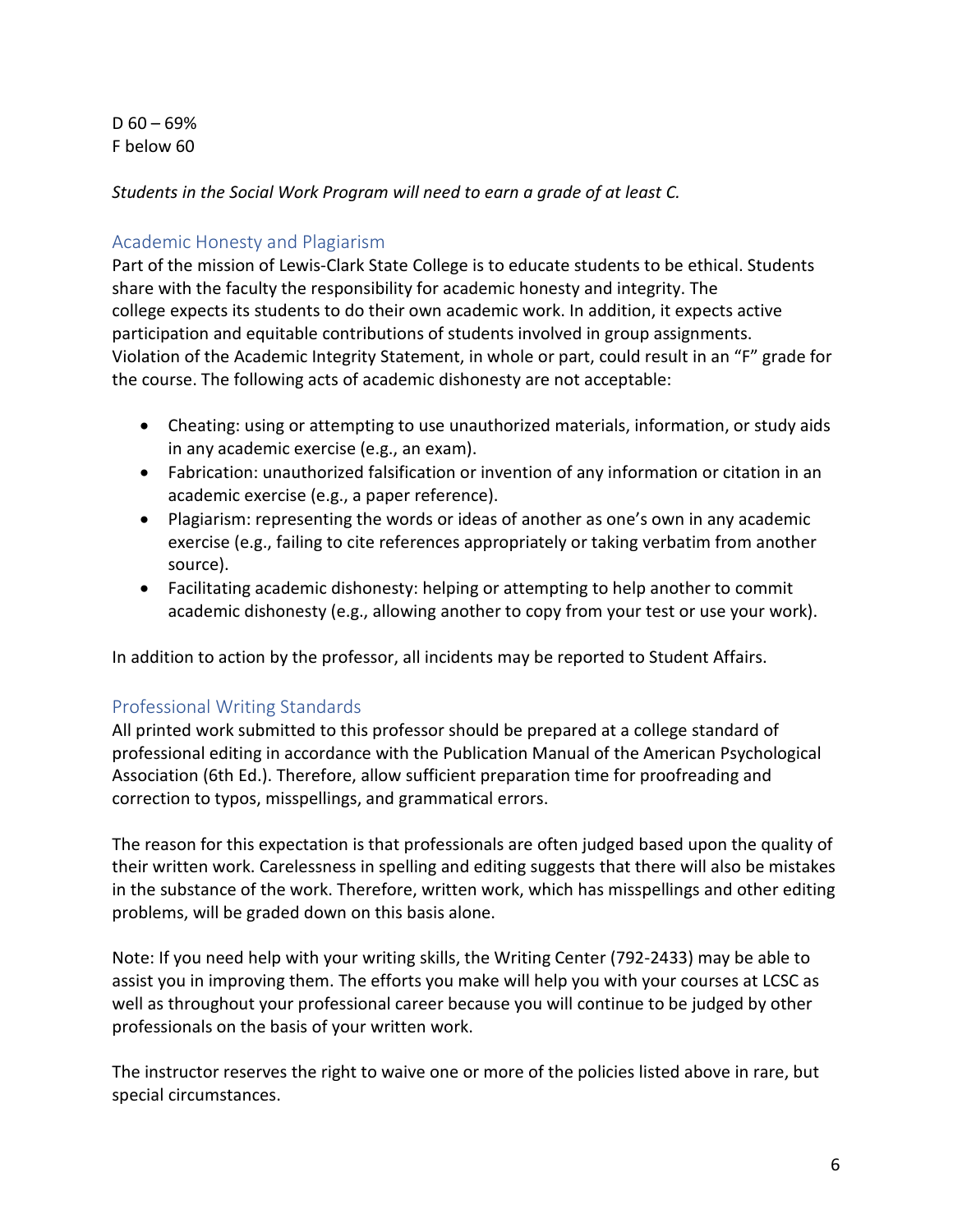# <span id="page-6-0"></span>Tentative Schedule

| Week                   | Date                  | Activity                                                           | Assignments due                                               |
|------------------------|-----------------------|--------------------------------------------------------------------|---------------------------------------------------------------|
| Week 1                 | Jan 18 - 23           | The ACE's study.                                                   |                                                               |
| Week 2                 | Jan 24 - 30           | Neurobiology of Trauma                                             | Canvas Discussion 1 with<br>class due by 9 p.m. Sunday        |
| Week 3                 | Jan. $31 -$<br>Feb. 6 | Neurobiology of Trauma                                             | Journal 1 due on Canvas by<br>midnight p.m. Sunday            |
| Week 4                 | Feb. 7 - 13           | Polyvagal theory                                                   | Canvas Discussion 2 with<br>class due by 9 p.m. Sunday        |
| Week 5                 | Feb. 14 - 20          | <b>Trauma and Executive</b><br>functioning                         | Journal 2 due on Canvas by<br>midnight Sunday                 |
| Week 6                 | Feb.21 - 27           | History of Trauma Studies,<br>Complex Trauma, Historical<br>Trauma | Canvas Discussion 3 with<br>class due by 9 p.m. Sunday        |
| Week 7                 | Feb. $28 -$<br>Mar. 6 | Epigenetics                                                        | Journal 3 due on Canvas by<br>midnight Sunday                 |
| Week 8                 | Mar. 6 - 13           | Attachment                                                         | Canvas Discussion 4 with<br>class due by 9 p.m. Sunday        |
| Week 9                 | Mar. 14 - 20          | <b>Treatment modalities</b>                                        | Journal 4 due on Canvas by<br>midnight Sunday                 |
| Week 10                | Mar. 21 - 27          | <b>Treatment modalities</b>                                        | Research Bibliography due on<br>Canvas by Midnight Sunday     |
| Spring<br><b>Break</b> |                       | <b>Spring Break</b>                                                |                                                               |
| Week 11                | Mar. $28 -$<br>Apr. 3 | <b>Treatment modalities</b>                                        | <b>Canvas Discussion 5 with</b><br>class due by 9 p.m. Sunday |
| Week 12                | Apr. 4 - 10           | <b>Treatment modalities</b>                                        | Canvas Discussion 6 with<br>class due by 9 p.m. Sunday        |
| Week 13                | Apr. 11 - 17          | Resilience                                                         | Journal 5 due on Canvas by<br>midnight Sunday                 |
| Week 14                | Apr. 18 - 24          | Resilience                                                         | Canvas Discussion 7 with<br>class due by 9 p.m. Sunday        |